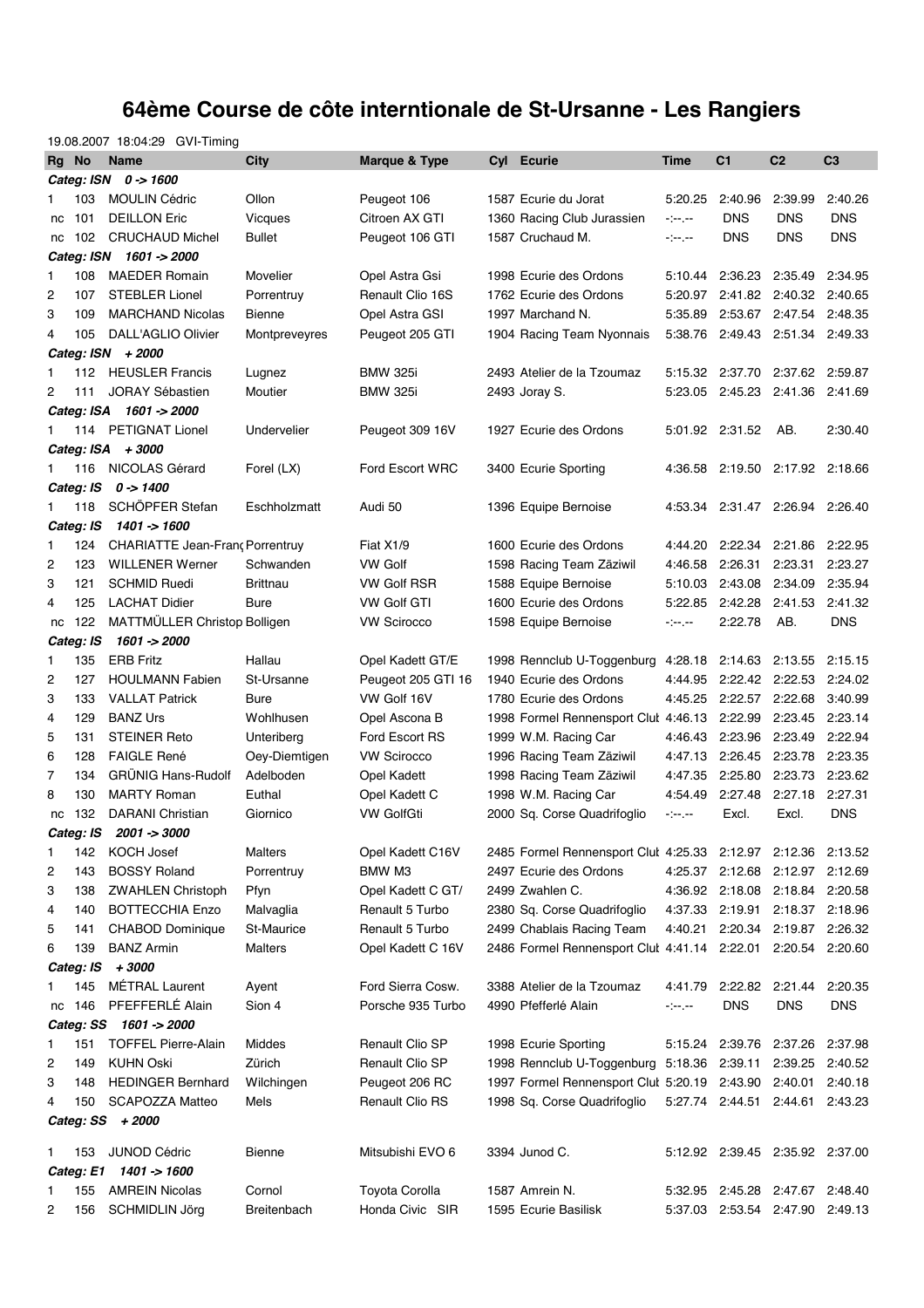|    | Categ: E1 | 1601 -> 2000                       |                                  |                                           |     |                                                             |            |                         |                                 |                |
|----|-----------|------------------------------------|----------------------------------|-------------------------------------------|-----|-------------------------------------------------------------|------------|-------------------------|---------------------------------|----------------|
| 1  | 173       | <b>STECK Peter</b>                 | Bowil                            | BMW M3 STW                                |     | 2000 Equipe Bernoise                                        |            | 4:35.77 2:18.18 2:17.59 |                                 | 2:19.07        |
| 2  | 174       | <b>JUILLARD Richard</b>            | Ayent                            | Opel Vectra                               |     | 2000 Atelier de la Tzoumaz                                  | 4:35.88    |                         | 2:18.42 2:18.84                 | 2:17.46        |
| 3  | 169       | PAPAGNA David                      | Lugano-Gravesano Fiat X1/9 Sport |                                           |     | 2000 Scuderia Zero4più                                      | 4:43.45    | 2:22.90                 | 2:21.24                         | 2:22.21        |
| 4  | 171       | <b>BÜRKI Martin</b>                | Thun                             | VW Golf MB                                |     | 2000 MB Motorsport                                          | 4:45.36    |                         | 2:23.57 2:23.44                 | 2:21.92        |
| 5  | 172       | <b>GRIMALDI Romeo</b>              | Seewen                           | Laro Honda Civic R                        |     | 1998 Equipe Bernoise                                        | 4:48.28    | 2:25.30                 | 2:23.63                         | 2:24.65        |
| 6  | 159       | <b>BIGLER Eric</b>                 | Monthey                          | <b>Renault Clio RS</b>                    |     | 1998 Ecurie du Jorat                                        | 4:52.29    | 2:26.25                 | 2:26.04                         | 2:27.16        |
| 7  | 163       | <b>FARINE Benoît</b>               | Movelier                         | VW Golf 2 16V                             |     | 1781 Ecurie des Ordons                                      | 4:52.45    | 2:25.71                 | 2:26.79                         | 2:26.74        |
| 8  | 167       | <b>STIRNIMANN Beat</b>             | Fürigen                          | <b>Renault New Clio RS</b>                |     | 1998 SAR Autorennsport-Club                                 | 5:01.29    | 2:33.49                 | 2:31.67                         | 2:29.62        |
| 9  | 165       | <b>NUSBAUMER Marcel</b>            | Courrendlin                      | <b>VW Golf</b>                            |     | 1998 Ecurie des Ordons                                      | 5:01.56    | 2:31.71                 | AB.                             | 2:29.85        |
| 10 | 160       | <b>KÜNG Christophe</b>             | Montpreveyres                    | <b>Renault Clio RS</b>                    |     | 1998 Team Trajectoire                                       | 5:13.11    | 2:40.37                 | 2:36.72                         | 2:36.39        |
| 11 | 162       | <b>MIGY Bertrand</b>               | Courchapoix                      | Opel Kadett C                             |     | 1998 Migy B.                                                | 5:17.12    | 2:39.42                 | 2:38.26                         | 2:38.86        |
| 12 | 161       | <b>KÜPFER Patrick</b>              | Kaufdorf                         | Opel Corsa KPC                            |     | 1998 Racing Team Zäziwil                                    | 5:19.80    | 2:43.16                 | 2:40.04                         | 2:39.76        |
| 13 | 170       | <b>RUSCA</b> Ivan                  | Agno                             | Opel Ascona                               |     | 2000 Sq. Corse Quadrifoglio                                 | 5:24.40    | 2:43.52                 | 2:43.04                         | 2:41.36        |
| nc | 158       | SOMAZZI Cesarino                   | Castagnola                       | Alfa Romeo GT Veloc                       |     | 1962 Somazzi C.                                             | $\sim 100$ | <b>DNS</b>              | DNS                             | <b>DNS</b>     |
| nc | 166       | <b>SCHÄFLI Markus</b>              | Pfyn                             | Opel Kadett E                             |     | 1998 Equipe Bernoise                                        | المعرضين   | <b>DNS</b>              | <b>DNS</b>                      | <b>DNS</b>     |
| nc | 168       | <b>BRALLA Christian</b>            | Vaglio                           | VW Golf 16V                               |     | 2000 Scuderia Zero4più                                      | $\sim 100$ | Excl.                   | Excl.                           | <b>DNS</b>     |
| Rg | No        | Name                               | City                             | Marque & Type                             | Cyl | Ecurie                                                      | Time       | C1                      | C <sub>2</sub>                  | C <sub>3</sub> |
|    | Categ: E1 | 2001 -> 3000                       |                                  |                                           |     |                                                             |            |                         |                                 |                |
| 1  | 183       | <b>NEFF Frédéric</b>               | Moutier                          | BMW E30                                   |     | 2960 Atelier de la Tzoumaz                                  | 4:32.24    | 2:17.54                 | 2:16.43                         | 2:15.81        |
| 2  | 179       | <b>ROSAIRE Cédric</b>              | Evionnaz                         | <b>BMW 325i</b>                           |     | 2301 Sq. Corse Quadrifoglio                                 | 4:49.47    | 2:25.39                 | 2:24.31                         | 2:25.16        |
| 3  | 178       | <b>NICOULIN David</b>              | Porrentruy                       | <b>BMW 325i</b>                           |     | 2493 Nicoulin D.                                            | 4:52.75    | 2:26.44                 | 2:26.31                         | 2:27.88        |
| 4  | 181       | CHESAUX Johnny                     | Lavey-Village                    | <b>BMW 2002</b>                           |     | 2500 Sq. Corse Quadrifoglio                                 | 4:58.02    | 2:29.64                 | 2:29.18                         | 2:28.84        |
| 5  | 180       | AGASSIS Jean-Michel                | Orny                             | Opel Ascona B                             |     | 2475 Team Trajectoire                                       | 4:59.08    | 2:29.50                 | 2:29.58                         | 2:29.82        |
| 6  | 177       | <b>KRIEG Dieter</b>                | Küsnacht                         | VW New Beetle C                           |     | 2792 Equipe Bernoise                                        | 5:24.28    | 2:44.71                 | 2:41.83                         | 2:42.45        |
| 7  | 176       | FRAGNIÈRE Jean-Luc                 | Châtel-St-Denis                  | BMW 325 Linder                            |     | 2484 Ecurie des Lions                                       | 5:32.29    | 2:47.01                 | 2:45.28                         | 2:47.91        |
| nc | 182       | <b>FLEURY Marc</b>                 | Grône                            | <b>BMW 318i</b>                           |     | 2500 Sq. Corse Quadrifoglio                                 | $\sim$ $-$ | <b>DNS</b>              | DNS                             | <b>DNS</b>     |
|    | Categ: E1 | +3000                              |                                  |                                           |     |                                                             |            |                         |                                 |                |
| 1  | 192       | <b>BÜELER Toni</b>                 | Oberarth                         | Mitsubishi EVO 6                          |     | 3910 Formel Rennensport Clut 4:17.69                        |            | 2:08.79                 | 2:08.90                         | 2:11.27        |
| 2  | 191       | <b>GENINASCA Sacha</b>             | Malvaglia                        | Lancia Delta S4                           |     | 3400 Digital Tuning Racing                                  | 4:33.13    | 2:15.48                 | 2:19.07                         | 2:17.65        |
| 3  | 190       | <b>RUCH René</b>                   | Münsingen                        | Ferrari 355GT                             |     | 3500 Swiss Historic RT                                      | 4:35.83    | 2:18.80                 | 2:17.03                         | AB.            |
| 4  | 188       | CREVOISERAT Raphaë Cornol          |                                  | Mazda 323 GTX                             |     | 3126 Ecurie des Ordons                                      | 4:44.38    | 2:23.27                 | 2:22.46                         | 2:21.92        |
| 5  | 186       | <b>GENOUD Alexandre</b>            | Attalens                         | <b>BMW 320</b>                            |     | 3535 Ecurie des Lions                                       | 4:54.93    | 2:31.02                 | 2:27.35                         | 2:27.58        |
| 6  | 187       | <b>BIAGGI Arnaud</b>               | Courgenay                        | BMW 335 i                                 |     | 3495 Ecurie des Ordons                                      | 5:01.84    | 2:30.74                 | 2:31.10                         | 2:33.12        |
| 7  | 189       | <b>RUSCA Alberto</b>               | Muzzano                          | Rover SD1                                 |     | 3500 Nord-Ovest-Rally                                       | 5:07.62    | 2:38.30                 | 2:34.76                         | 2:32.86        |
| 8  | 185       | <b>BÉGUELIN Cédric</b>             | Ferlens                          | Peugeot 309 Trophée 3230 Team Trajectoire |     |                                                             | 5:11.29    | 2:36.39                 | 2:36.29                         | 2:35.00        |
| nc | 193       | <b>IANNIELLO Bruno</b>             | Nunningen                        | Lancia Delta S4                           |     | 3349 Ecurie Basilisk                                        | -1-1-      | 2:10.36                 | AB.                             | <b>DNS</b>     |
|    |           | <b>Categ: Renault Clio Classic</b> | 1601 -> 2000                     |                                           |     |                                                             |            |                         |                                 |                |
| 1  | 853       | <b>BRON Pascal</b>                 | Develier                         | Renault Clio RS                           |     | 1998 Racing Club Jurassien                                  | 4:50.60    |                         | 2:26.58 2:26.27                 | 2:24.33        |
| 2  | 860       | LEUENBERGER Frédér Buus            |                                  | Renault Clio RS                           |     | 1998 Ecurie Basilisk                                        | 4:53.60    | 2:29.10 2:26.01         |                                 | 2:27.59        |
| 3  | 869       | TRUMPFHELLER Uwe Jona              |                                  | Renault Clio RS                           |     | 1998 Equipe Bernoise                                        | 4:59.66    | 2:30.61 2:29.05         |                                 | 2:30.61        |
| 4  | 861       | <b>MARTIN Alain</b>                | <b>Attelwil</b>                  | Renault Clio RS                           |     | 1998 Equipe Bernoise                                        |            | 5:02.45 2:32.27 2:31.07 |                                 | 2:31.38        |
|    | Categ: N  | 1401 -> 1600                       |                                  |                                           |     |                                                             |            |                         |                                 |                |
| 1  | 204       | <b>BOILLAT Xavier</b>              | Lignières                        | Peugeot 106 16V                           |     | 1587 Ecurie des Ordons                                      |            |                         | 5:09.44 2:34.08 2:35.36 2:35.36 |                |
| 2  | 202       | <b>MAGNIN Jonas</b>                | Givisiez                         | Citroen Saxo VTS                          |     | 1587 Ecurie Sporting                                        |            |                         | 5:21.79 3:20.57 2:41.17 2:40.62 |                |
|    | Categ: N  | $1601 - 2000$                      |                                  |                                           |     |                                                             |            |                         |                                 |                |
| 1  | 207       | <b>BAILLIF Denis</b>               | Courgenay                        | Peugeot 206 RC                            |     | 1997 Ecurie des Ordons                                      |            |                         | 5:16.29 2:42.62 2:38.72 2:37.57 |                |
| 2  | 206       | <b>GANDARA Jesus</b>               | Chailly s/Montreux               | Renault Clio Wil                          |     | 1998 Ecurie des Lions                                       |            |                         | 5:42.45 2:55.79 2:52.64 2:49.81 |                |
|    | Categ: N  | +3000                              |                                  |                                           |     |                                                             |            |                         |                                 |                |
| 1  | 212       | <b>JAKES Miroslav</b>              | *Cz-Velke Karlovic               | Mitsubishi Evo IX                         |     | 3400 Jakes Karel                                            |            | 4:32.76 2:18.67 2:16.71 |                                 | 2:16.05        |
| 2  | 213       | <b>JURENA Peter</b>                | *Sk-Púchov                       | Mitsubishi Evo IX                         |     | 3395 Matador Motorsport                                     |            | 4:33.52 2:17.04         | 2:16.99                         | 2:16.53        |
| 3  | 211       | <b>VOVES Jiri</b>                  | *CZ-Praha 5                      | Subaru Impreza                            |     | 3390 JV Autosport                                           | 4:42.25    |                         | 2:21.77 2:20.90                 | 2:21.35        |
| 4  | 210       | DOUBEK Vladimir                    | *CZ-Usti N.L.                    | BMW M3                                    |     | 3200 Czech Nat. Team                                        | 4:44.68    |                         | 2:23.38 2:22.49                 | 2:22.19        |
| 5  | 209       | <b>BURRI Olivier</b>               | Belprahon                        | Subaru Impreza N1                         |     | 3394 Scuderia Zero4più                                      |            | 4:46.08 2:23.73 2:23.04 |                                 | 2:23.04        |
|    |           | Categ: GT + 3000                   |                                  |                                           |     |                                                             |            |                         |                                 |                |
| 1  | 217       | <b>BÜHRER Nicolas</b>              | Bienne                           | Porsche 996 GT3                           |     | 3600 SAR Autorennsport-Club 4:27.14 2:13.07 2:14.07 2:14.14 |            |                         |                                 |                |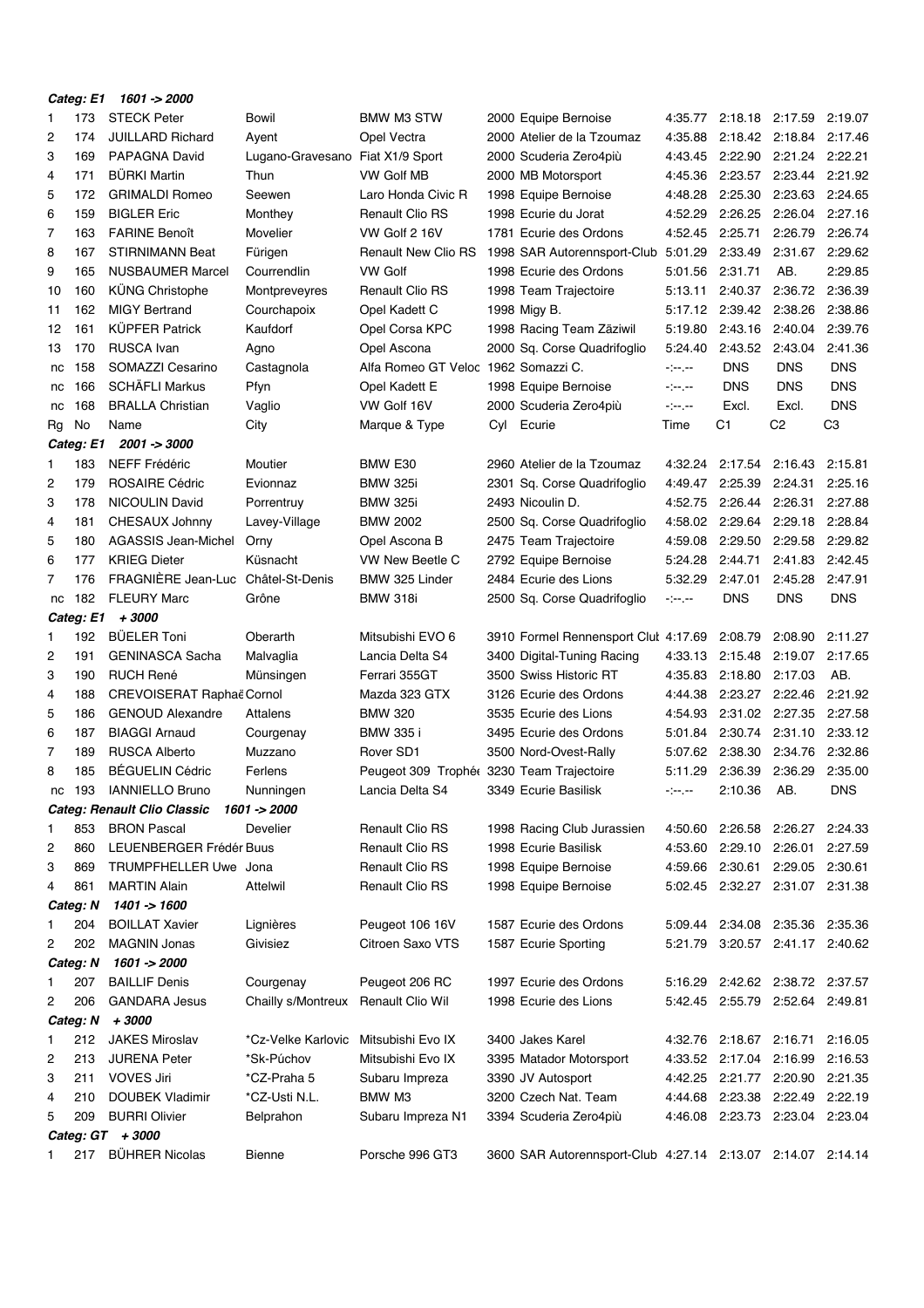|                 | Categ: A       | 1401 -> 1600                                         |                               |                                       |                                                      |                           |                         |                                            |                    |
|-----------------|----------------|------------------------------------------------------|-------------------------------|---------------------------------------|------------------------------------------------------|---------------------------|-------------------------|--------------------------------------------|--------------------|
| 1               | 230<br>229     | <b>BONVIN Yann</b>                                   | Sierre<br>Montfaucon          | Citroen Saxo VTS                      | 1590 Ecurie 13 Etoiles                               | 5:03.21                   |                         | 4:56.32 2:29.79 2:27.84 2:28.48            |                    |
| 2               | 228            | PIQUEREZ Alain                                       |                               | Peugeot 106 GTI                       | 1587 Ecurie des Ordons                               | 5:08.80                   |                         | 2:31.12 2:32.62 2:32.09<br>2:34.88 2:33.92 | 2:34.91            |
| 3<br>4          | 226            | <b>WILLEMIN Jacques</b><br>PETERMANN José            | Epauvillers<br>Fontenais      | Peugeot 106 16V                       | 1587 Ecurie des Ordons<br>1587 Ecurie des Ordons     | 5:11.03                   | 2:35.79                 | 2:35.24                                    | 2:37.97            |
|                 | 221            |                                                      |                               | Peugeot 106 S16<br>Citroen Saxo       | 1590 Ecurie des Ordons                               |                           | 2:41.27                 | 2:35.78                                    | 2:35.57            |
| 5<br>6          | 227            | <b>TOSONI François</b><br>THIÉVENT Denis             | Lajoux<br>Montfaucon          | Citroen Saxo VTS                      | 1587 Ecurie des Ordons                               | 5:11.35<br>5:12.54        |                         | 2:36.39                                    | 2:37.89            |
| 7               | 225            | <b>SCHÄR Nicolas</b>                                 | Loveresse                     | Citroen Saxo                          | 1587 Atelier de la Tzoumaz                           | 5:13.26                   | 2:36.15<br>2:39.01      | 2:36.88                                    | 2:36.38            |
| 8               | 224            | <b>SCHMID Sébastien</b>                              | Moutier                       | Citroen Saxo VTS                      |                                                      | 5:16.77                   | 2:38.78                 | 2:40.03                                    | 2:37.99            |
| 9               | 222            | <b>SCHNEIDER Dominic</b>                             | Hombrechtikon                 | Citroen Saxo                          | 1587 Racing Club Jurassien                           | 5:17.34                   | 2:39.01                 | 2:38.48                                    | 2:38.86            |
| 10              | 220            | <b>FARINE Sandra</b>                                 | Movelier                      |                                       | 1600 Rennclub U-Toggenburg<br>1587 Ecurie des Ordons | 5:30.18                   | 2:45.37                 | 2:45.63                                    | 2:44.81            |
|                 | Categ: A       | 1601 -> 2000                                         |                               | Peugeot 106 16V                       |                                                      |                           |                         |                                            |                    |
| 1               | 232            | <b>PATERA Ed</b>                                     | *Cz-Praha 5                   | Ford Escort Kit                       | 1998 Sunoco Racing                                   | 4:49.01                   | 2:27.48                 | 2:25.03                                    | 2:23.98            |
| 2               | 233            | <b>SALOMON Jean-Marc</b>                             | Courtedoux                    | Opel Astra                            | 1998 Ecurie des Ordons                               | 4:51.51                   |                         | 2:26.46 2:25.79                            | 2:25.72            |
|                 | Categ: A       | $+3000$                                              |                               |                                       |                                                      |                           |                         |                                            |                    |
| 1               | 239            | <b>PULIC Niko</b>                                    | *Cro-Dubrovnik                | BMW M3                                | 3201 BMW Krámský Team                                | 4:31.90                   | 2:16.28                 | 2:16.54                                    | 2:15.62            |
| 2               | 238            | <b>JANIK Vaclav</b>                                  | *Cz-Pnovice                   | BMW M3                                | 3200 Czech Nat. Team                                 | 4:41.45                   | 2:21.10                 | 2:20.35                                    | 2:21.71            |
|                 | Categ: SP      | 1601 -> 2000                                         |                               |                                       |                                                      |                           |                         |                                            |                    |
| 1               | 247            | <b>VOJACEK Petr</b>                                  | *CZ-Vodocholy                 | Alfa Romeo 147                        | 1998 Czech Nat. Team                                 | 4:54.40                   | 2:26.24                 | 2:28.16                                    | 2:29.62            |
| 2               | 245            | <b>JERMANN Martin</b>                                | *CZ-Praha 9                   | Alfa Romeo 147                        | 1998 Auto Kelly Racing                               | 4:57.47                   | 2:28.55                 | 2:28.92                                    | 2:29.23            |
| 3               | 244            | JERMANOVA Gabriela                                   | *CZ-Praha 10                  | Opel Astra OPC                        | 1998 Auto Kelly Racing                               | 4:58.92                   | 2:31.55                 | 2:28.73                                    | 2:30.19            |
| 4               | 246            | <b>LOSMAN David</b>                                  | *CZ-Praha 10                  | Peugeot 306 S16                       | 1998 Czech Nat. Team                                 | 5:00.45                   | 2:30.79                 | AB.                                        | 2:29.66            |
| nc              | 242            | <b>VOJACEK Lukas</b>                                 | *CZ-Vodacholy                 | Opel Astra OPC                        | 1998 Auto Kelly Racing                               | $\sim$ $-$                | AB.                     | <b>DNS</b>                                 | <b>DNS</b>         |
|                 | Categ: C3      | 1401 -> 2000                                         |                               |                                       |                                                      |                           |                         |                                            |                    |
| 1               | 2              | <b>RIVA Tiziano</b>                                  | Viganello                     | Rebo BMW                              | 2000 Sq. Corse Quadrifoglio                          | 4:06.01                   | 2:04.63                 | 2:03.73                                    | 2:02.28            |
| 2               | 1              | <b>TARRIER Christian</b>                             | *F-St-Etienne                 | Lola RP                               | 1595 Tarrier C.                                      | 5:01.19                   | 2:32.01                 | 2:29.30                                    | 2:31.89            |
|                 |                |                                                      |                               |                                       |                                                      |                           |                         |                                            |                    |
|                 |                |                                                      |                               |                                       |                                                      |                           |                         |                                            |                    |
| Rg              | No             | Name                                                 | City                          | Marque & Type                         | Cyl Ecurie                                           | Time                      | C <sub>1</sub>          | C <sub>2</sub>                             | C <sub>3</sub>     |
|                 |                | Categ: CX 2001 -> 3000                               |                               |                                       |                                                      |                           |                         |                                            |                    |
| 1               | 12             | <b>STEINER Marcel</b>                                | *D-Oberdiessbach              | Martini MK77 BMW                      | 3000 MSC Osnabrück                                   | 3:51.54                   | 1:56.08                 | 1:57.38                                    | 1:55.46            |
| 2               | 11             | WEIDINGER Jörg                                       | *D-Happurg                    | Osella - BMW PA 20.<br>Osella PA20S   | 2990 Adac Team                                       | 3:54.71                   | 1:56.85                 | 1:57.86                                    | 1:59.55            |
| 3<br>4          | 10<br>8        | <b>LANG Uwe</b><br><b>MÜLLER Urs</b>                 | *D-Schweinfurt                |                                       | 3000 Lang U.                                         | 3:55.68                   |                         | 1:59.12 1:58.53<br>2:10.16 2:08.74         | 1:57.15<br>2:09.06 |
|                 |                | 1601 -> 2000                                         | *D-Euthal                     | Argo JM21                             | 3000 MSC Osnabrück                                   | 4:17.80                   |                         |                                            |                    |
| 1               | Categ: CN<br>6 | VILARIÑO Andres                                      |                               | Norma M 20                            |                                                      | 4:00.78                   | 2:01.13                 | 2:01.01                                    | 1:59.77            |
| 2               | 5              | CHAMPELOVIER Lione *F-Cournonterral                  | *Spain-Olaberria              | Norma M 20                            | 1998 Vilarino Motorsport<br>1998 Champelovier L.     | 4:12.59                   | 2:07.48                 | 2:07.33                                    | 2:05.26            |
| nc <sub>4</sub> |                | <b>TOILLON Dimitri</b>                               | *F-L'Isle-sur-le-D            | Norma M 20                            | 1998 Toillon D.                                      | $\sim 100$ and $\sim 100$ | 2:13.35                 | AB.                                        | <b>DNS</b>         |
|                 | Categ: CN      | $2001 - 3000$                                        |                               |                                       |                                                      |                           |                         |                                            |                    |
|                 | 14             | <b>KRAMSKY Otakar</b>                                | *Cz-Jilemnice                 | Osella BMW K-05                       | 2990 Czech Nat. Team                                 |                           |                         | 4:00.75 2:01.37 2:01.31 1:59.44            |                    |
| 2               | 9              | <b>EVANS Lanfranco</b>                               | *I-San Gillio (To)            | Osella PA 20 S                        | 2996 Evans L.                                        |                           | 4:01.60 2:02.70 2:01.03 |                                            | 2:00.57            |
|                 | Categ: F3      | 1601 -> 2000                                         |                               |                                       |                                                      |                           |                         |                                            |                    |
| 1               | 23             | DEBRUNNER Hansrudc Müllheim                          |                               | Dallara 398                           | 2000 Debrunner H.                                    |                           | 4:07.63 2:04.05 2:03.58 |                                            | 2:04.44            |
| 2               | 22             | <b>CHARIATTE Alain</b>                               | Porrentruy                    |                                       | 2000 Ecurie des Ordons                               | 4:07.81                   | 2:04.35                 | 2:04.99                                    | 2:03.46            |
| 3               | 21             | <b>GYSIN Fabian</b>                                  | Wädenswil                     | Dallara Opel F394<br>Dallara 394 Fiat | 2000 Jo Zeller - Racing                              | 4:10.35                   | 2:06.26                 | 2:07.19                                    | 2:04.09            |
| 4               | 20             | AESCHBACHER H-U.                                     | Zollbrück                     | Dallara F3 Opel                       |                                                      | 4:16.23                   | 2:10.50                 | 2:08.41                                    | 2:07.82            |
| 5               | 19             | OBI Jean-Claude                                      | Rüderswil                     | Ralt RT36 Alfa                        | 2000 Equipe Bernoise<br>2000 Equipe Bernoise         | 4:26.58                   | 2:14.49 2:13.94         |                                            | 2:12.64            |
|                 |                |                                                      |                               |                                       |                                                      |                           |                         |                                            |                    |
| 1               | 28             | Categ: E2 Formule libre 0 -> 1600<br>DOUGOUD Nikolaj | Rueyres-St-Laurent GDS Spyder |                                       | 1074 Ecurie Sporting                                 |                           |                         | 4:28.64 2:14.23 2:14.89 2:14.41            |                    |
| 2               | 30             | <b>REY Roger</b>                                     | Sierre                        | Martini MK 45 Skoda                   | 1597 Ecurie 13 Etoiles                               | 4:48.94                   | 2:23.91                 | 2:25.03                                    | 2:34.05            |
| 3               | 27             | <b>MAURER Jacques</b>                                | Le Locle                      | Honda John Corbyn                     | 1137 Maurer Jacques                                  | 4:58.38                   | 2:34.94                 | 2:30.82 2:27.56                            |                    |
| 4               | 26             | <b>FROSIO Anny</b>                                   | St-Prex                       | GDS Spyder II                         | 1199 Team Trajectoire                                | 5:11.09                   | 2:40.87                 | 2:37.30                                    | 2:33.79            |
| 5               | 29             | RÉRAT Jean-Louis                                     | <b>Bure</b>                   | PRM Fun Boost                         | 1000 Ecurie des Ordons                               | 5:21.96                   | 2:41.21                 | 2:41.27                                    | 2:40.75            |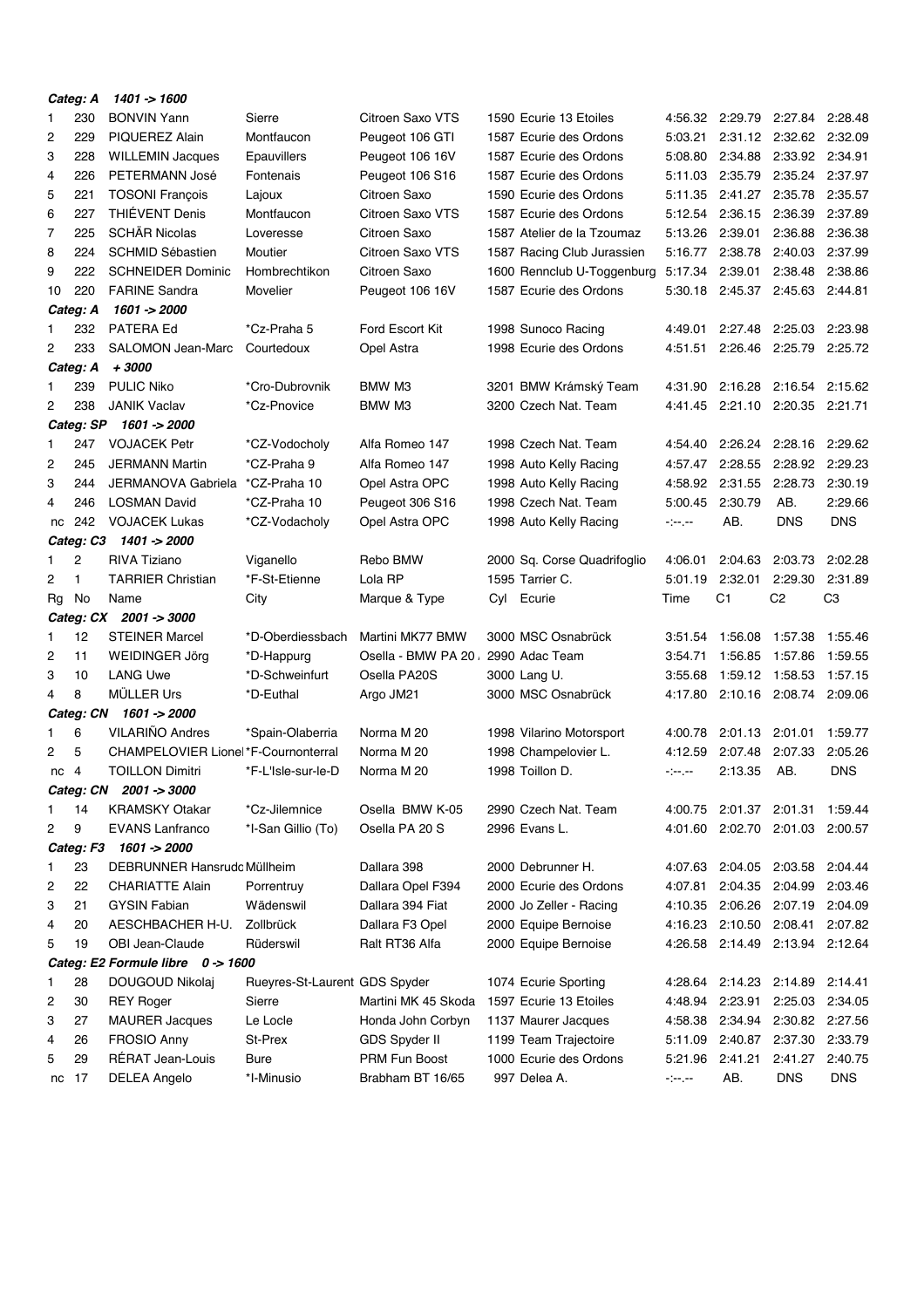|  | Categ: E2 Formule libre 1601 -> 2000 |  |  |
|--|--------------------------------------|--|--|
|--|--------------------------------------|--|--|

| 1  | 41 | SVOBODA Milan                            | *CZ-Pelhrimov                  | Dallara STV 302       | 1998 Czech Nat. Team        | 3:58.08                                                                                                                                                                           | 1:58.98    | 1:59.10         | 1:59.24    |
|----|----|------------------------------------------|--------------------------------|-----------------------|-----------------------------|-----------------------------------------------------------------------------------------------------------------------------------------------------------------------------------|------------|-----------------|------------|
| 2  | 40 | <b>LACHAT Florian</b>                    | Porrentruy                     | Tatuus Mader Honda    | 2000 Jenzer Motorsport      | 4:03.98                                                                                                                                                                           | 2:02.35    | 2:01.78         | 2:02.20    |
| 3  | 39 | <b>BALMER Christian</b>                  | Wilderswil                     | Tatuus Renault 2000   | 2000 Bödeli Racing Club     | 4:12.40                                                                                                                                                                           | 2:06.07    | 2:06.38         | 2:06.33    |
| 4  | 38 | <b>NUGUET Paul</b>                       | *F-Ornans                      | <b>Tatuus Renault</b> | 1998 Nuguet P.              | 4:20.89                                                                                                                                                                           | 2:11.73    | 2:10.65         | 2:10.24    |
| 5  | 34 | FLEURY Jean-Louis                        | Châtelat                       | March F <sub>2</sub>  | 2000 Ecurie des Ordons      | 4:24.39                                                                                                                                                                           | 2:13.37    | 2:12.37         | 2:12.02    |
| 6  | 32 | <b>GUTH Samy</b>                         | *F-Mezire                      | Tatuus FR 2.0         | 1998 Guth S.                | 4:27.89                                                                                                                                                                           | 2:14.90    | 2:15.10         | 2:12.99    |
| 7  | 35 | <b>SERVALLI Roberto</b>                  | Arcegno                        | Formule Renault       | 2000 Sq. Corse Quadrifoglio | 4:38.34                                                                                                                                                                           | 2:20.94    | 2:19.41         | 2:18.93    |
| 8  | 37 | <b>MARTIN Steve</b>                      | Chapelle s/Moudon              | Van Diemen RF 94      | 1800 Ecurie des Lions       | 4:46.69                                                                                                                                                                           | 2:24.39    | 2:23.95         | 2:22.74    |
| 9  | 36 | <b>PERRIN Simon</b>                      | *F-Dt Dizier L'Evê             | Tatuus FR 2000        | 2000 Perrin S.              | 4:49.40                                                                                                                                                                           | 2:28.36    | 2:27.71         | 2:21.69    |
| nc | 33 | <b>BERGUERAND Louis</b>                  | Charrat                        | Tatuus Renault RC99   | 2000 FX Racing              | $\sim 100$                                                                                                                                                                        | <b>DNS</b> | <b>DNS</b>      | <b>DNS</b> |
|    |    | Categ: E2 Formule libre + 3000           |                                |                       |                             |                                                                                                                                                                                   |            |                 |            |
|    | 43 | <b>BÜCHI Daniel</b>                      | Gossau                         | Chevrolet Camaro      | 6500 Büchi D.               | 5:00.31                                                                                                                                                                           | 2:30.57    | 2:29.74         | 2:33.67    |
|    |    | Categ: E2 Formule libre<br>$2001 - 3000$ |                                |                       |                             |                                                                                                                                                                                   |            |                 |            |
| 1. | 54 | <b>REGAL Lionel</b>                      | *F-Lentilly                    | Reynard 01L           | 3000 Regal L.               | 3:35.14                                                                                                                                                                           |            | 1:47.24 1:47.90 | 1:50.95    |
| 2  | 51 | <b>FRANTZ Fabien</b>                     | *F-Ornans                      | Reynard 1992D         | 3000 Frantz F.              | 3:39.86                                                                                                                                                                           | 1:51.09    | 1:49.56         | 1:50.30    |
| 3  | 46 | <b>THOMAS Alban</b>                      | *F-Manoncourt-en-V Lola B99-50 |                       | 2998 Thomas A.              | 3:47.15                                                                                                                                                                           | 1:53.97    | 1:53.64         | 1:53.51    |
| 4  | 49 | SZASZ Laszlo                             | *H-Szfvar-Börgond              | <b>Reynard Zytek</b>  | 3000 Szasz Motorsport       | 3:48.28                                                                                                                                                                           | 1:54.70    | 1:59.21         | 1:53.58    |
| 5  | 48 | <b>NAPIONE Renzo</b>                     | *I-San Gillio (To)             | Reynard F Nippon      | 2996                        | 3:53.45                                                                                                                                                                           | 1:56.39    | 1:57.06         | 1:57.66    |
| 6  | 50 | <b>BORMOLINI Fausto</b>                  | *I-Livigno                     | Reynard 95D           | 2996 Bormolini F.           | 4:07.50                                                                                                                                                                           | 2:17.33    | 1:50.17         | AB.        |
| nc | 47 | <b>BAUDIN Stéphane</b>                   | *F-Granville                   | Reynard 2001          | 2999 Baudin S.              | $\label{eq:4} \frac{1}{2} \left( \frac{1}{2} \cos \left( \frac{1}{2} \right) + \frac{1}{2} \cos \left( \frac{1}{2} \right) + \frac{1}{2} \cos \left( \frac{1}{2} \right) \right)$ | <b>DNS</b> | <b>DNS</b>      | <b>DNS</b> |
| nc | 52 | <b>BERGUERAND Eric</b>                   | Charrat                        | Lola T96              | 3000 FX Racing              | $\mathcal{L}^{\text{max}}_{\text{max}}$                                                                                                                                           | <b>DNS</b> | <b>DNS</b>      | <b>DNS</b> |
|    |    |                                          |                                |                       |                             |                                                                                                                                                                                   |            |                 |            |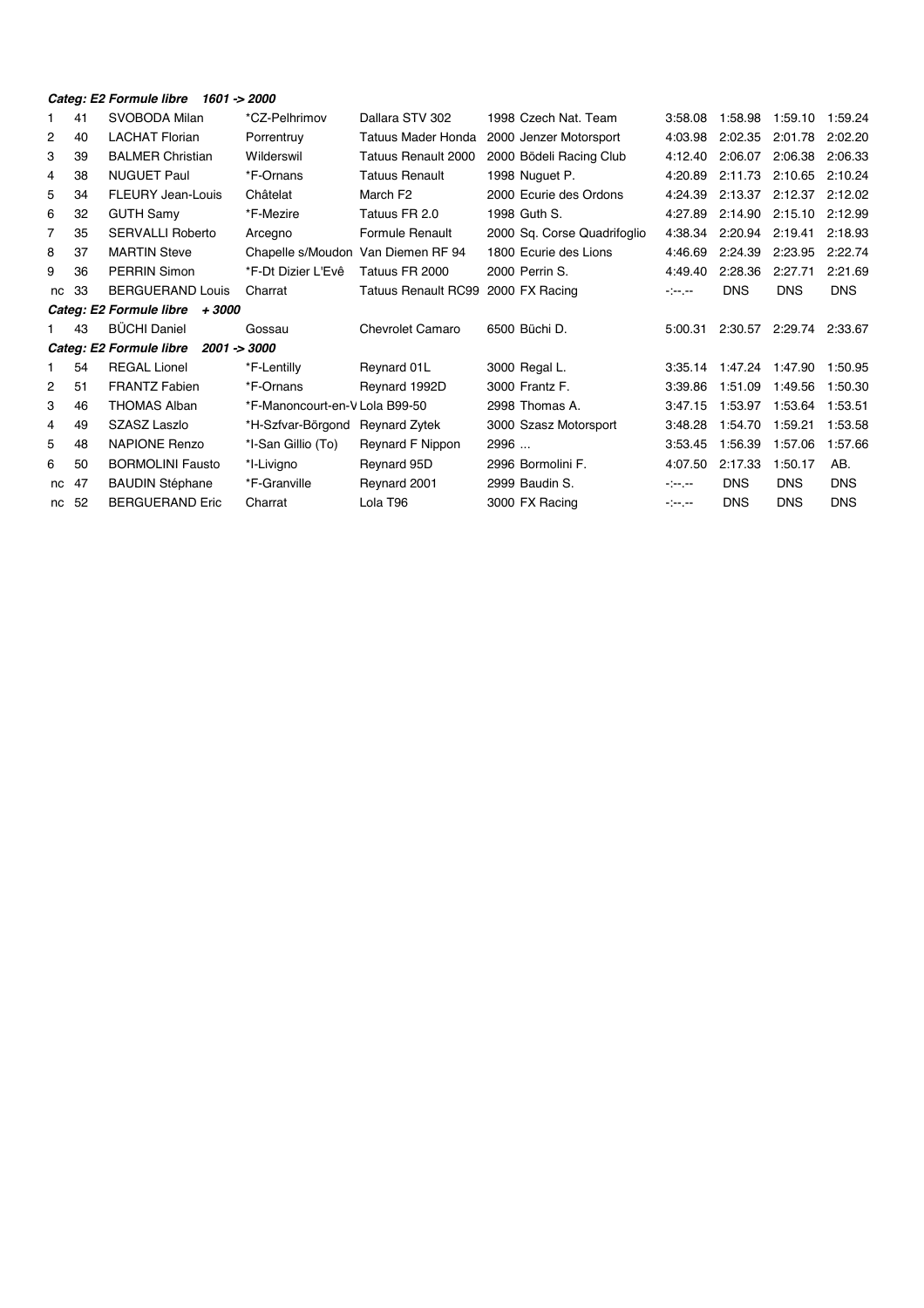## **64ème Course de côte St-Ursanne-Les Rangiers**

19.08.2007 18:05:35 GVI-Timing

|                |     | <b>RESULTATS SCRATCH TOUTES CATEGORIES</b> |                                      |                           |                               |      |                                                               |          |                                 |                         |                |
|----------------|-----|--------------------------------------------|--------------------------------------|---------------------------|-------------------------------|------|---------------------------------------------------------------|----------|---------------------------------|-------------------------|----------------|
| Rg             | No  | Name                                       | City                                 | Marque & Type             | Cat.                          | Cyl  | <b>Ecurie</b>                                                 | Temps C1 |                                 | C <sub>2</sub>          | C <sub>3</sub> |
| 1              | 54  | <b>REGAL Lionel</b>                        | *F-Lentilly                          | Reynard 01L               | E <sub>2</sub> F <sub>o</sub> |      | 3000 Regal L.                                                 |          | 3:35.14 1:47.24 1:47.90 1:50.95 |                         |                |
| $\overline{c}$ | 51  | <b>FRANTZ Fabien</b>                       | *F-Ornans                            | Reynard 1992D             | E <sub>2</sub> F <sub>o</sub> |      | 3000 Frantz F.                                                |          | 3:39.86 1:51.09 1:49.56         |                         | 1:50.30        |
| 3              | 46  | <b>THOMAS Alban</b>                        | *F-Manoncourt-en-V Lola B99-50       |                           | E <sub>2</sub> F <sub>o</sub> |      | 2998 Thomas A.                                                |          | 3:47.15 1:53.97 1:53.64         |                         | 1:53.51        |
| 4              | 49  | <b>SZASZ Laszlo</b>                        | *H-Szfvar-Börgond                    | <b>Reynard Zytek</b>      | E <sub>2</sub> F <sub>o</sub> |      | 3000 Szasz Motorsport                                         | 3:48.28  | 1:54.70 1:59.21                 |                         | 1:53.58        |
| 5              | 12  | <b>STEINER Marcel</b>                      | *D-Oberdiessbach                     | Martini MK77 BMW          | <b>CX</b>                     |      | 3000 MSC Osnabrück                                            | 3:51.54  | 1:56.08 1:57.38                 |                         | 1:55.46        |
| 6              | 48  | <b>NAPIONE Renzo</b>                       | *I-San Gillio (To)                   | Reynard F Nippon          | E <sub>2</sub> F <sub>o</sub> | 2996 |                                                               | 3:53.45  | 1:56.39 1:57.06                 |                         | 1:57.66        |
| 7              | 11  | WEIDINGER Jörg                             | *D-Happurg                           | Osella - BMW PA 20 /      | СX                            |      | 2990 Adac Team                                                | 3:54.71  | 1:56.85 1:57.86                 |                         | 1:59.55        |
| 8              | 10  | <b>LANG Uwe</b>                            | *D-Schweinfurt                       | Osella PA20S              | CX.                           |      | 3000 Lang U.                                                  |          | 3:55.68 1:59.12 1:58.53         |                         | 1:57.15        |
| 9              | 41  | SVOBODA Milan                              | *CZ-Pelhrimov                        | Dallara STV 302           | E <sub>2</sub> F <sub>o</sub> |      | 1998 Czech Nat. Team                                          |          | 3:58.08 1:58.98 1:59.10 1:59.24 |                         |                |
| 10             | 14  | <b>KRAMSKY Otakar</b>                      | *Cz-Jilemnice                        | Osella BMW K-05           | <b>CN</b>                     |      | 2990 Czech Nat. Team                                          |          | 4:00.75 2:01.37 2:01.31         |                         | 1:59.44        |
| 11             | 6   | <b>VILARIÑO Andres</b>                     | *Spain-Olaberria                     | Norma M 20                | CN                            |      | 1998 Vilarino Motorsport                                      | 4:00.78  |                                 | 2:01.13 2:01.01         | 1:59.77        |
| 12             | 9   | <b>EVANS Lanfranco</b>                     | *I-San Gillio (To)                   | Osella PA 20 S            | <b>CN</b>                     |      | 2996 Evans L.                                                 | 4:01.60  |                                 | 2:02.70 2:01.03 2:00.57 |                |
| 13             | 40  | <b>LACHAT Florian</b>                      | Porrentruy                           | <b>Tatuus Mader Honda</b> | E <sub>2</sub> F <sub>o</sub> |      | 2000 Jenzer Motorsport                                        | 4:03.98  |                                 | 2:02.35 2:01.78 2:02.20 |                |
| 14             | 2   | RIVA Tiziano                               | Viganello                            | Rebo BMW                  | C <sub>3</sub>                |      | 2000 Sq. Corse Quadrifogli 4:06.01 2:04.63 2:03.73 2:02.28    |          |                                 |                         |                |
| 15             | 50  | <b>BORMOLINI Fausto</b>                    | *I-Livigno                           | Reynard 95D               | E <sub>2</sub> F <sub>o</sub> |      | 2996 Bormolini F.                                             |          | 4:07.50 2:17.33 1:50.17         |                         | AB.            |
| 16             | 23  | DEBRUNNER Hansry Müllheim                  |                                      | Dallara 398               | F3                            |      | 2000 Debrunner H.                                             |          | 4:07.63 2:04.05 2:03.58         |                         | 2:04.44        |
| 17             | 22  | <b>CHARIATTE Alain</b>                     | Porrentruy                           | Dallara Opel F394         | F3                            |      | 2000 Ecurie des Ordons                                        | 4:07.81  |                                 | 2:04.35 2:04.99         | 2:03.46        |
| 18             | 21  | <b>GYSIN Fabian</b>                        | Wädenswil                            | Dallara 394 Fiat          | F <sub>3</sub>                |      | 2000 Jo Zeller - Racing                                       | 4:10.35  |                                 | 2:06.26 2:07.19 2:04.09 |                |
| 19             | 39  | <b>BALMER Christian</b>                    | Wilderswil                           | Tatuus Renault 2000       | E <sub>2</sub> F <sub>o</sub> |      | 2000 Bödeli Racing Club                                       | 4:12.40  |                                 | 2:06.07 2:06.38         | 2:06.33        |
| 20             | 5   | CHAMPELOVIER Lio *F-Cournonterral          |                                      | Norma M 20                | CN                            |      | 1998 Champelovier L.                                          | 4:12.59  |                                 | 2:07.48 2:07.33         | 2:05.26        |
| 21             | 20  | AESCHBACHER H-U Zollbrück                  |                                      | Dallara F3 Opel           | F3                            |      | 2000 Equipe Bernoise                                          | 4:16.23  |                                 | 2:10.50 2:08.41         | 2:07.82        |
| 22             | 192 | <b>BÜELER Toni</b>                         | Oberarth                             | Mitsubishi EVO 6          | E1                            |      | 3910 Formel Rennensport (4:17.69                              |          | 2:08.79                         | 2:08.90                 | 2:11.27        |
| 23             | 8   | <b>MÜLLER Urs</b>                          | *D-Euthal                            | Argo JM21                 | <b>CX</b>                     |      | 3000 MSC Osnabrück                                            |          | 4:17.80 2:10.16 2:08.74         |                         | 2:09.06        |
| 24             | 38  | <b>NUGUET Paul</b>                         | *F-Ornans                            | <b>Tatuus Renault</b>     | E <sub>2</sub> F <sub>o</sub> |      | 1998 Nuguet P.                                                | 4:20.89  |                                 | 2:11.73 2:10.65 2:10.24 |                |
| 25             | 34  | <b>FLEURY Jean-Louis</b>                   | Châtelat                             | March F2                  |                               |      | E2 Fo 2000 Ecurie des Ordons                                  |          | 4:24.39 2:13.37 2:12.37 2:12.02 |                         |                |
| 26             | 142 | <b>KOCH Josef</b>                          | Malters                              | Opel Kadett C16V          | IS                            |      | 2485 Formel Rennensport ( 4:25.33 2:12.97 2:12.36             |          |                                 |                         | 2:13.52        |
| 27             | 143 | <b>BOSSY Roland</b>                        | Porrentruy                           | BMW M3                    | IS                            |      | 2497 Ecurie des Ordons                                        |          | 4:25.37 2:12.68 2:12.97 2:12.69 |                         |                |
| 28             | 19  | OBI Jean-Claude                            | Rüderswil                            | Ralt RT36 Alfa            | F <sub>3</sub>                |      | 2000 Equipe Bernoise                                          |          | 4:26.58 2:14.49 2:13.94 2:12.64 |                         |                |
| 29             | 217 | <b>BÜHRER Nicolas</b>                      | <b>Bienne</b>                        | Porsche 996 GT3           | GT                            |      | 3600 SAR Autorennsport C 4:27.14 2:13.07 2:14.07 2:14.14      |          |                                 |                         |                |
| 30             | 32  | <b>GUTH Samy</b>                           | *F-Mezire                            | Tatuus FR 2.0             | E <sub>2</sub> F <sub>o</sub> |      | 1998 Guth S.                                                  |          | 4:27.89 2:14.90 2:15.10 2:12.99 |                         |                |
| 31             | 135 | <b>ERB Fritz</b>                           | Hallau                               | Opel Kadett GT/E          | IS                            |      | 1998 Rennclub U Toggenb 4:28.18 2:14.63 2:13.55 2:15.15       |          |                                 |                         |                |
| 32             | 28  | DOUGOUD Nikolai                            | Rueyres-St-Laurent GDS Spyder        |                           | E2 Fo                         |      | 1074 Ecurie Sporting                                          |          | 4:28.64 2:14.23 2:14.89 2:14.41 |                         |                |
| 33             | 239 | <b>PULIC Niko</b>                          | *Cro-Dubrovnik                       | BMW M3                    | Α                             |      | 3201 BMW Krámský Team 4:31.90 2:16.28 2:16.54 2:15.62         |          |                                 |                         |                |
| 34             | 183 | NEFF Frédéric                              | Moutier                              | BMW E30                   | E1                            |      | 2960 Atelier de la Tzoumaz 4:32.24 2:17.54 2:16.43 2:15.81    |          |                                 |                         |                |
| 35             |     | 212 JAKES Miroslav                         | *Cz-Velke Karlovic Mitsubishi Evo IX |                           | N                             |      | 3400 Jakes Karel                                              |          | 4:32.76 2:18.67 2:16.71         |                         | 2:16.05        |
| 36             |     | 191 GENINASCA Sacha                        | Malvaglia                            | Lancia Delta S4           | E1                            |      | 3400 Digital Tuning Racing 4:33.13 2:15.48 2:19.07 2:17.65    |          |                                 |                         |                |
| 37             | 213 | <b>JURENA Peter</b>                        | *Sk-Púchov                           | Mitsubishi Evo IX         | N                             |      | 3395 Matador Motorsport                                       |          | 4:33.52 2:17.04 2:16.99 2:16.53 |                         |                |
| 38             | 173 | <b>STECK Peter</b>                         | Bowil                                | BMW M3 STW                | E1                            |      | 2000 Equipe Bernoise                                          |          | 4:35.77 2:18.18 2:17.59 2:19.07 |                         |                |
| 39             | 190 | <b>RUCH René</b>                           | Münsingen                            | Ferrari 355GT             | E1                            |      | 3500 Swiss Historic RT                                        |          | 4:35.83 2:18.80 2:17.03         |                         | AB.            |
| 40             |     | 174 JUILLARD Richard                       | Avent                                | Opel Vectra               | E1                            |      | 2000 Atelier de la Tzoumaz 4:35.88  2:18.42  2:18.84  2:17.46 |          |                                 |                         |                |
| 41             | 116 | NICOLAS Gérard                             | Forel (LX)                           | Ford Escort WRC           | ISA                           |      | 3400 Ecurie Sporting                                          |          | 4:36.58 2:19.50 2:17.92 2:18.66 |                         |                |
| 42             | 138 | <b>ZWAHLEN Christoph Pfyn</b>              |                                      | Opel Kadett C GT/         | IS                            |      | 2499 Zwahlen C.                                               |          | 4:36.92 2:18.08 2:18.84 2:20.58 |                         |                |
| 43             | 140 | <b>BOTTECCHIA Enzo</b>                     | Malvaglia                            | Renault 5 Turbo           | IS                            |      | 2380 Sq. Corse Quadrifogli 4:37.33 2:19.91 2:18.37 2:18.96    |          |                                 |                         |                |
| 44             | 35  | <b>SERVALLI Roberto</b>                    | Arcegno                              | <b>Formule Renault</b>    | E <sub>2</sub> F <sub>o</sub> |      | 2000 Sq. Corse Quadrifogli 4:38.34 2:20.94 2:19.41 2:18.93    |          |                                 |                         |                |
| 45             | 141 | CHABOD Dominique St-Maurice                |                                      | Renault 5 Turbo           | IS                            |      | 2499 Chablais Racing Tear 4:40.21 2:20.34 2:19.87 2:26.32     |          |                                 |                         |                |
| 46             | 139 | <b>BANZ Armin</b>                          | <b>Malters</b>                       | Opel Kadett C 16V         | IS                            |      | 2486 Formel Rennensport (4:41.14 2:22.01 2:20.54 2:20.60      |          |                                 |                         |                |
| 47             | 238 | <b>JANIK Vaclav</b>                        | *Cz-Pnovice                          | BMW M3                    | A                             |      | 3200 Czech Nat. Team                                          |          | 4:41.45 2:21.10 2:20.35 2:21.71 |                         |                |
| 48             | 145 | <b>MÉTRAL Laurent</b>                      | Ayent                                | Ford Sierra Cosw.         | IS                            |      | 3388 Atelier de la Tzoumaz 4:41.79 2:22.82 2:21.44 2:20.35    |          |                                 |                         |                |
| 49             | 211 | <b>VOVES Jiri</b>                          | *CZ-Praha 5                          | Subaru Impreza            | N                             |      | 3390 JV Autosport                                             |          | 4:42.25 2:21.77 2:20.90 2:21.35 |                         |                |
| 50             | 169 | PAPAGNA David                              | Lugano-Gravesano                     | Fiat X1/9 Sport           | E1                            |      | 2000 Scuderia Zero4più                                        |          | 4:43.45 2:22.90 2:21.24 2:22.21 |                         |                |
| 51             | 124 | CHARIATTE Jean-Fra Porrentruy              |                                      | Fiat X1/9                 | IS                            |      | 1600 Ecurie des Ordons                                        |          | 4:44.20 2:22.34 2:21.86 2:22.95 |                         |                |
| 52             | 188 | <b>CREVOISERAT Rapl Cornol</b>             |                                      | Mazda 323 GTX             | E1                            |      | 3126 Ecurie des Ordons                                        |          | 4:44.38 2:23.27 2:22.46 2:21.92 |                         |                |
| 53             | 210 | <b>DOUBEK Vladimir</b>                     | *CZ-Usti N.L.                        | BMW M3                    | Ν                             |      | 3200 Czech Nat. Team                                          |          | 4:44.68 2:23.38 2:22.49 2:22.19 |                         |                |
| 54             | 127 | <b>HOULMANN Fabien</b>                     | St-Ursanne                           | Peugeot 205 GTI 16        | IS                            |      | 1940 Ecurie des Ordons                                        |          | 4:44.95 2:22.42 2:22.53 2:24.02 |                         |                |
| 55             |     | 133 VALLAT Patrick                         | Bure                                 | VW Golf 16V               | IS                            |      | 1780 Ecurie des Ordons                                        |          | 4:45.25 2:22.57 2:22.68         |                         | 3:40.99        |
| 56             | 171 | <b>BÜRKI Martin</b>                        | Thun                                 | VW Golf MB                | E1                            |      | 2000 MB Motorsport                                            |          | 4:45.36 2:23.57 2:23.44 2:21.92 |                         |                |
| 57             | 209 | <b>BURRI Olivier</b>                       | Belprahon                            | Subaru Impreza N1         | N                             |      | 3394 Scuderia Zero4più                                        |          | 4:46.08 2:23.73 2:23.04 2:23.04 |                         |                |
| 58             | 129 | <b>BANZ Urs</b>                            | Wohlhusen                            | Opel Ascona B             | IS                            |      | 1998 Formel Rennensport (4:46.13 2:22.99 2:23.45 2:23.14      |          |                                 |                         |                |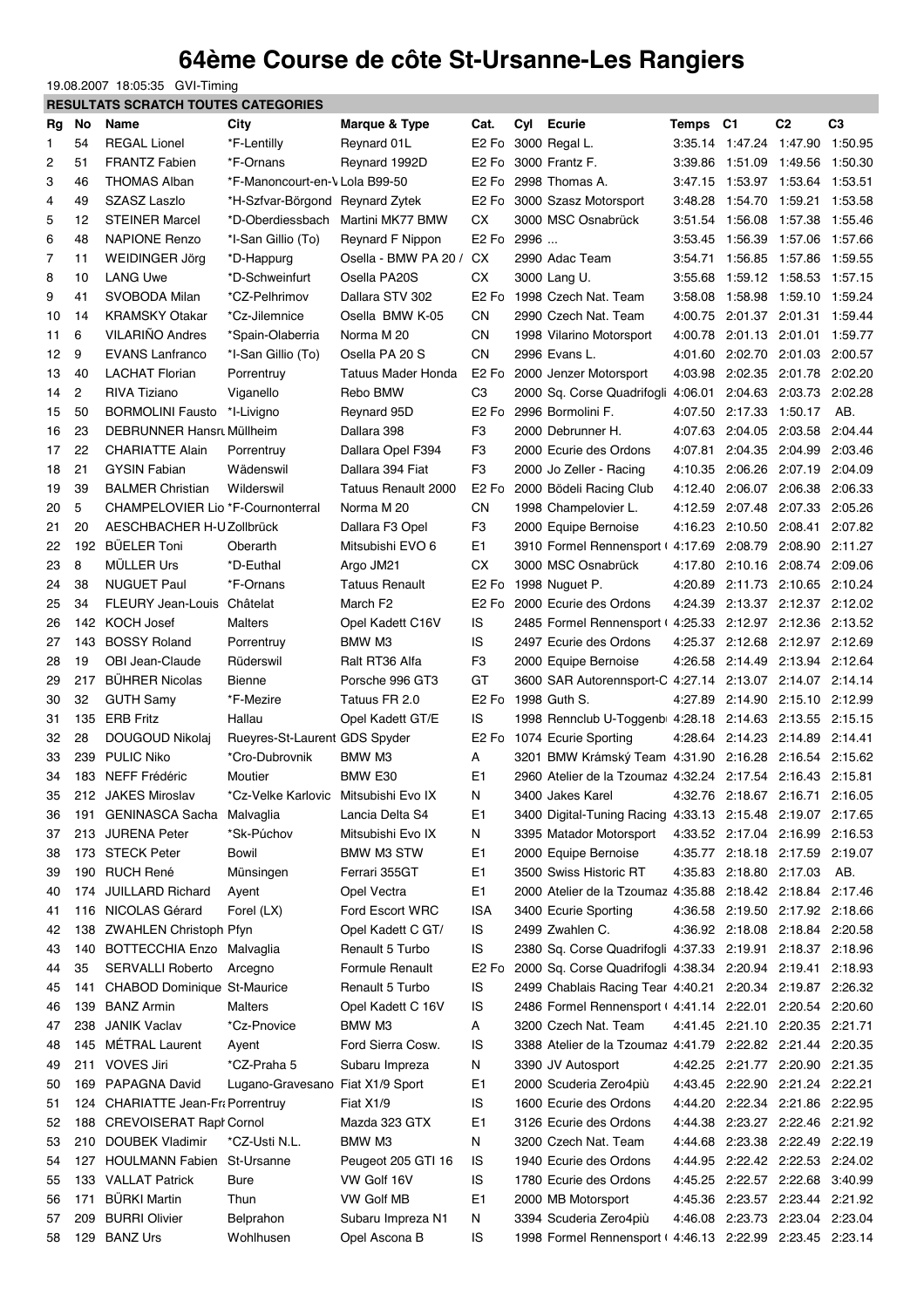| 59      | 131     | <b>STEINER Reto</b>                     | Unteriberg                         | Ford Escort RS             | IS                            | 1999 W.M. Racing Car                                            |                 | 4:46.43 2:23.96 2:23.49 2:22.94 |                 |         |
|---------|---------|-----------------------------------------|------------------------------------|----------------------------|-------------------------------|-----------------------------------------------------------------|-----------------|---------------------------------|-----------------|---------|
| 60      |         | 123 WILLENER Werner                     | Schwanden                          | <b>VW Golf</b>             | IS                            | 1598 Racing Team Zäziwil                                        |                 | 4:46.58 2:26.31 2:23.31 2:23.27 |                 |         |
| 61      | 37      | <b>MARTIN Steve</b>                     | Chapelle s/Moudon Van Diemen RF 94 |                            | E <sub>2</sub> F <sub>o</sub> | 1800 Ecurie des Lions                                           | 4:46.69         | 2:24.39 2:23.95 2:22.74         |                 |         |
| 62      |         | 128 FAIGLE René                         | Oey-Diemtigen                      | <b>VW Scirocco</b>         | IS                            | 1996 Racing Team Zäziwil                                        |                 | 4:47.13 2:26.45 2:23.78 2:23.35 |                 |         |
| 63      | 134     | GRÜNIG Hans-Rudol Adelboden             |                                    | Opel Kadett                | IS                            | 1998 Racing Team Zäziwil                                        |                 | 4:47.35 2:25.80 2:23.73 2:23.62 |                 |         |
| 64      | 172     | <b>GRIMALDI Romeo</b>                   | Seewen                             | Laro Honda Civic R         | E1                            | 1998 Equipe Bernoise                                            |                 | 4:48.28 2:25.30 2:23.63 2:24.65 |                 |         |
| 65      | 30      | <b>REY Roger</b>                        | Sierre                             | Martini MK 45 Skoda        | E <sub>2</sub> F <sub>o</sub> | 1597 Ecurie 13 Etoiles                                          |                 | 4:48.94 2:23.91 2:25.03 2:34.05 |                 |         |
|         | 232     | PATERA Ed                               | *Cz-Praha 5                        | Ford Escort Kit            | A                             | 1998 Sunoco Racing                                              |                 | 4:49.01 2:27.48 2:25.03 2:23.98 |                 |         |
| 66      |         |                                         |                                    |                            |                               |                                                                 |                 |                                 |                 |         |
| 67      | 36      | <b>PERRIN Simon</b>                     | *F-Dt Dizier L'Evê                 | Tatuus FR 2000             | E <sub>2</sub> F <sub>o</sub> | 2000 Perrin S.                                                  |                 | 4:49.40 2:28.36 2:27.71 2:21.69 |                 |         |
| 68      | 179     | <b>ROSAIRE Cédric</b>                   | Evionnaz                           | <b>BMW 325i</b>            | E1                            | 2301 Sq. Corse Quadrifogli 4:49.47 2:25.39 2:24.31 2:25.16      |                 |                                 |                 |         |
| 69      | 853     | <b>BRON Pascal</b>                      | Develier                           | <b>Renault Clio RS</b>     |                               | Renat 1998 Racing Club Jurassie 4:50.60 2:26.58 2:26.27 2:24.33 |                 |                                 |                 |         |
| 70      | 233     | SALOMON Jean-Mar Courtedoux             |                                    | Opel Astra                 | Α                             | 1998 Ecurie des Ordons                                          |                 | 4:51.51 2:26.46 2:25.79 2:25.72 |                 |         |
| 71      | 159     | <b>BIGLER Eric</b>                      | Monthey                            | <b>Renault Clio RS</b>     | E1                            | 1998 Ecurie du Jorat                                            |                 | 4:52.29 2:26.25 2:26.04 2:27.16 |                 |         |
| 72      |         | 163 FARINE Benoît                       | Movelier                           | VW Golf 2 16V              | E1                            | 1781 Ecurie des Ordons                                          |                 | 4:52.45 2:25.71 2:26.79 2:26.74 |                 |         |
| 73      | 178     | <b>NICOULIN David</b>                   | Porrentruy                         | <b>BMW 325i</b>            | E1                            | 2493 Nicoulin D.                                                |                 | 4:52.75 2:26.44 2:26.31         |                 | 2:27.88 |
| 74      | 118     | SCHÖPFER Stefan                         | Eschholzmatt                       | Audi 50                    | IS                            | 1396 Equipe Bernoise                                            |                 | 4:53.34 2:31.47 2:26.94 2:26.40 |                 |         |
| 75      |         | 860 LEUENBERGER Fréc Buus               |                                    | <b>Renault Clio RS</b>     |                               | Renat 1998 Ecurie Basilisk                                      | 4:53.60         | 2:29.10 2:26.01 2:27.59         |                 |         |
| 76      | 247     | <b>VOJACEK Petr</b>                     | *CZ-Vodocholy                      | Alfa Romeo 147             | <b>SP</b>                     | 1998 Czech Nat. Team                                            | 4:54.40         | 2:26.24 2:28.16 2:29.62         |                 |         |
| 77      | 130     | <b>MARTY Roman</b>                      | Euthal                             | Opel Kadett C              | IS                            | 1998 W.M. Racing Car                                            | 4:54.49         | 2:27.48 2:27.18 2:27.31         |                 |         |
| 78      | 186     | <b>GENOUD Alexandre Attalens</b>        |                                    | <b>BMW 320</b>             | E1                            | 3535 Ecurie des Lions                                           | 4:54.93         | 2:31.02 2:27.35 2:27.58         |                 |         |
| 79      | 230     | <b>BONVIN Yann</b>                      | Sierre                             | Citroen Saxo VTS           | A                             | 1590 Ecurie 13 Etoiles                                          |                 | 4:56.32 2:29.79 2:27.84 2:28.48 |                 |         |
| 80      | 245     | JERMANN Martin                          | *CZ-Praha 9                        | Alfa Romeo 147             | SP                            | 1998 Auto Kelly Racing                                          |                 | 4:57.47 2:28.55 2:28.92 2:29.23 |                 |         |
| 81      | 181     | CHESAUX Johnny                          | Lavey-Village                      | <b>BMW 2002</b>            | E1                            | 2500 Sq. Corse Quadrifogli                                      |                 | 4:58.02 2:29.64 2:29.18 2:28.84 |                 |         |
| 82      | 27      | <b>MAURER Jacques</b>                   | Le Locle                           | Honda John Corbyn          | E <sub>2</sub> F <sub>o</sub> | 1137 Maurer Jacques                                             |                 | 4:58.38 2:34.94 2:30.82 2:27.56 |                 |         |
| 83      | 244     | JERMANOVA Gabrie *CZ-Praha 10           |                                    | Opel Astra OPC             | <b>SP</b>                     | 1998 Auto Kelly Racing                                          |                 | 4:58.92 2:31.55 2:28.73         |                 | 2:30.19 |
| 84      | 180     | AGASSIS Jean-Miche Orny                 |                                    | Opel Ascona B              | E1                            | 2475 Team Trajectoire                                           |                 | 4:59.08 2:29.50 2:29.58         |                 | 2:29.82 |
|         |         |                                         |                                    |                            |                               |                                                                 |                 |                                 |                 |         |
| 85      | 869     | <b>TRUMPFHELLER Uw Jona</b>             |                                    | <b>Renault Clio RS</b>     | Renau                         | 1998 Equipe Bernoise                                            |                 | 4:59.66 2:30.61 2:29.05         |                 | 2:30.61 |
| 86      | 43      | <b>BÜCHI Daniel</b>                     | Gossau                             | <b>Chevrolet Camaro</b>    | E <sub>2</sub> F <sub>o</sub> | 6500 Büchi D.                                                   |                 | 5:00.31 2:30.57 2:29.74         |                 | 2:33.67 |
| 87      | 246     | <b>LOSMAN David</b>                     | *CZ-Praha 10                       | Peugeot 306 S16            | SP                            | 1998 Czech Nat. Team                                            | 5:00.45 2:30.79 |                                 | AB.             | 2:29.66 |
| 88      | 1       | <b>TARRIER Christian</b>                | *F-St-Etienne                      | Lola RP                    | C <sub>3</sub>                | 1595 Tarrier C.                                                 |                 | 5:01.19 2:32.01 2:29.30         |                 | 2:31.89 |
| 89      | 167     | <b>STIRNIMANN Beat</b>                  | Fürigen                            | <b>Renault New Clio RS</b> | E <sub>1</sub>                | 1998 SAR Autorennsport-C 5:01.29                                |                 | 2:33.49 2:31.67                 |                 | 2:29.62 |
| 90      | 165     | NUSBAUMER Marcel Courrendlin            |                                    | <b>VW Golf</b>             | E1                            | 1998 Ecurie des Ordons                                          | 5:01.56         | 2:31.71                         | AB.             | 2:29.85 |
| 91      | 187     | <b>BIAGGI Arnaud</b>                    | Courgenay                          | <b>BMW 335 i</b>           | E1                            | 3495 Ecurie des Ordons                                          | 5:01.84         | 2:30.74                         | 2:31.10         | 2:33.12 |
| 92      | 114     | <b>PETIGNAT Lionel</b>                  | Undervelier                        | Peugeot 309 16V            | <b>ISA</b>                    | 1927 Ecurie des Ordons                                          |                 | 5:01.92 2:31.52                 | AB.             | 2:30.40 |
| 93      | 861     | <b>MARTIN Alain</b>                     | Attelwil                           | <b>Renault Clio RS</b>     |                               | Renat 1998 Equipe Bernoise                                      | 5:02.45         | 2:32.27 2:31.07 2:31.38         |                 |         |
| 94      |         | 229 PIQUEREZ Alain                      | Montfaucon                         | Peugeot 106 GTI            | A                             | 1587 Ecurie des Ordons                                          |                 | 5:03.21 2:31.12 2:32.62 2:32.09 |                 |         |
| 95      |         | 189 RUSCA Alberto                       | Muzzano                            | Rover SD1                  | E <sub>1</sub>                | 3500 Nord-Ovest-Rally                                           |                 | 5:07.62 2:38.30 2:34.76 2:32.86 |                 |         |
| 96      |         | 228 WILLEMIN Jacques                    | Epauvillers                        | Peugeot 106 16V            | A                             | 1587 Ecurie des Ordons                                          |                 | 5:08.80 2:34.88 2:33.92 2:34.91 |                 |         |
| 97      | 204     | <b>BOILLAT Xavier</b>                   | Lignières                          | Peugeot 106 16V            | N                             | 1587 Ecurie des Ordons                                          |                 | 5:09.44 2:34.08 2:35.36 2:35.36 |                 |         |
| 98      | 121     | <b>SCHMID Ruedi</b>                     | <b>Brittnau</b>                    | <b>VW Golf RSR</b>         | IS                            | 1588 Equipe Bernoise                                            |                 | 5:10.03 2:43.08 2:34.09         |                 | 2:35.94 |
| 99      | 108     | <b>MAEDER Romain</b>                    | Movelier                           | Opel Astra Gsi             | <b>ISN</b>                    | 1998 Ecurie des Ordons                                          |                 | 5:10.44 2:36.23 2:35.49         |                 | 2:34.95 |
| 100     | 226     | PETERMANN José                          | Fontenais                          | Peugeot 106 S16            | A                             | 1587 Ecurie des Ordons                                          |                 | 5:11.03 2:35.79 2:35.24 2:37.97 |                 |         |
| 101     | 26      | <b>FROSIO Anny</b>                      | St-Prex                            | <b>GDS Spyder II</b>       |                               | E2 Fo 1199 Team Trajectoire                                     |                 | 5:11.09 2:40.87 2:37.30 2:33.79 |                 |         |
|         |         | 102 185 BÉGUELIN Cédric                 | Ferlens                            | Peugeot 309 Trophée E1     |                               | 3230 Team Trajectoire                                           |                 | 5:11.29 2:36.39 2:36.29 2:35.00 |                 |         |
| 103 221 |         | <b>TOSONI François</b>                  | Lajoux                             | Citroen Saxo               | А                             | 1590 Ecurie des Ordons                                          |                 | 5:11.35 2:41.27 2:35.78 2:35.57 |                 |         |
|         |         | THIÉVENT Denis                          | Montfaucon                         | Citroen Saxo VTS           |                               | 1587 Ecurie des Ordons                                          |                 | 5:12.54 2:36.15 2:36.39         |                 | 2:37.89 |
|         | 104 227 |                                         |                                    |                            | Α                             |                                                                 |                 |                                 |                 |         |
|         | 105 153 | JUNOD Cédric                            | <b>Bienne</b>                      | Mitsubishi EVO 6           | SS                            | 3394 Junod C.                                                   |                 | 5:12.92 2:39.45 2:35.92 2:37.00 |                 |         |
|         | 106 160 | KÜNG Christophe                         | Montpreveyres                      | <b>Renault Clio RS</b>     | E1                            | 1998 Team Trajectoire                                           | 5:13.11         | 2:40.37 2:36.72 2:36.39         |                 |         |
|         |         | 107 225 SCHÄR Nicolas                   | Loveresse                          | Citroen Saxo               | A                             | 1587 Atelier de la Tzoumaz 5:13.26 2:39.01 2:36.88              |                 |                                 |                 | 2:36.38 |
|         |         | 108 151 TOFFEL Pierre-Alain Middes      |                                    | <b>Renault Clio SP</b>     | SS                            | 1998 Ecurie Sporting                                            |                 | 5:15.24 2:39.76 2:37.26 2:37.98 |                 |         |
|         |         | 109 112 HEUSLER Francis                 | Lugnez                             | <b>BMW 325i</b>            | <b>ISN</b>                    | 2493 Atelier de la Tzoumaz 5:15.32 2:37.70                      |                 |                                 | 2:37.62 2:59.87 |         |
|         |         | 110 207 BAILLIF Denis                   | Courgenay                          | Peugeot 206 RC             | N                             | 1997 Ecurie des Ordons                                          |                 | 5:16.29 2:42.62 2:38.72 2:37.57 |                 |         |
| 111     |         | 224 SCHMID Sébastien                    | Moutier                            | Citroen Saxo VTS           | A                             | 1587 Racing Club Jurassie 5:16.77 2:38.78 2:40.03 2:37.99       |                 |                                 |                 |         |
|         |         | 112 162 MIGY Bertrand                   | Courchapoix                        | Opel Kadett C              | E1                            | 1998 Migy B.                                                    |                 | 5:17.12 2:39.42 2:38.26 2:38.86 |                 |         |
|         |         | 113 222 SCHNEIDER Dominic Hombrechtikon |                                    | Citroen Saxo               | A                             | 1600 Rennclub U-Toggenb 5:17.34 2:39.01 2:38.48 2:38.86         |                 |                                 |                 |         |
|         |         | 114 149 KUHN Oski                       | Zürich                             | Renault Clio SP            | SS                            | 1998 Rennclub U-Toggenb 5:18.36 2:39.11 2:39.25 2:40.52         |                 |                                 |                 |         |
| 115 161 |         | <b>KÜPFER Patrick</b>                   | Kaufdorf                           | Opel Corsa KPC             | E <sub>1</sub>                | 1998 Racing Team Zäziwil 5:19.80 2:43.16 2:40.04 2:39.76        |                 |                                 |                 |         |
| 116 148 |         | <b>HEDINGER Bernhard Wilchingen</b>     |                                    | Peugeot 206 RC             | SS                            | 1997 Formel Rennensport (5:20.19 2:43.90 2:40.01                |                 |                                 |                 | 2:40.18 |
|         |         | 117 103 MOULIN Cédric                   | Ollon                              | Peugeot 106                | <b>ISN</b>                    | 1587 Ecurie du Jorat                                            |                 | 5:20.25 2:40.96 2:39.99 2:40.26 |                 |         |
|         |         | 118 107 STEBLER Lionel                  | Porrentruy                         | Renault Clio 16S           | <b>ISN</b>                    | 1762 Ecurie des Ordons                                          |                 | 5:20.97 2:41.82 2:40.32 2:40.65 |                 |         |
|         |         | 119 202 MAGNIN Jonas                    | Givisiez                           | Citroen Saxo VTS           | N                             | 1587 Ecurie Sporting                                            |                 | 5:21.79 3:20.57 2:41.17 2:40.62 |                 |         |
| 120 29  |         | RÉRAT Jean-Louis                        | Bure                               | PRM Fun Boost              | E <sub>2</sub> F <sub>o</sub> | 1000 Ecurie des Ordons                                          |                 | 5:21.96 2:41.21 2:41.27 2:40.75 |                 |         |
|         |         | 121 125 LACHAT Didier                   | Bure                               | <b>VW Golf GTI</b>         | IS                            | 1600 Ecurie des Ordons                                          |                 | 5:22.85 2:42.28 2:41.53 2:41.32 |                 |         |
|         |         |                                         |                                    |                            |                               |                                                                 |                 |                                 |                 |         |